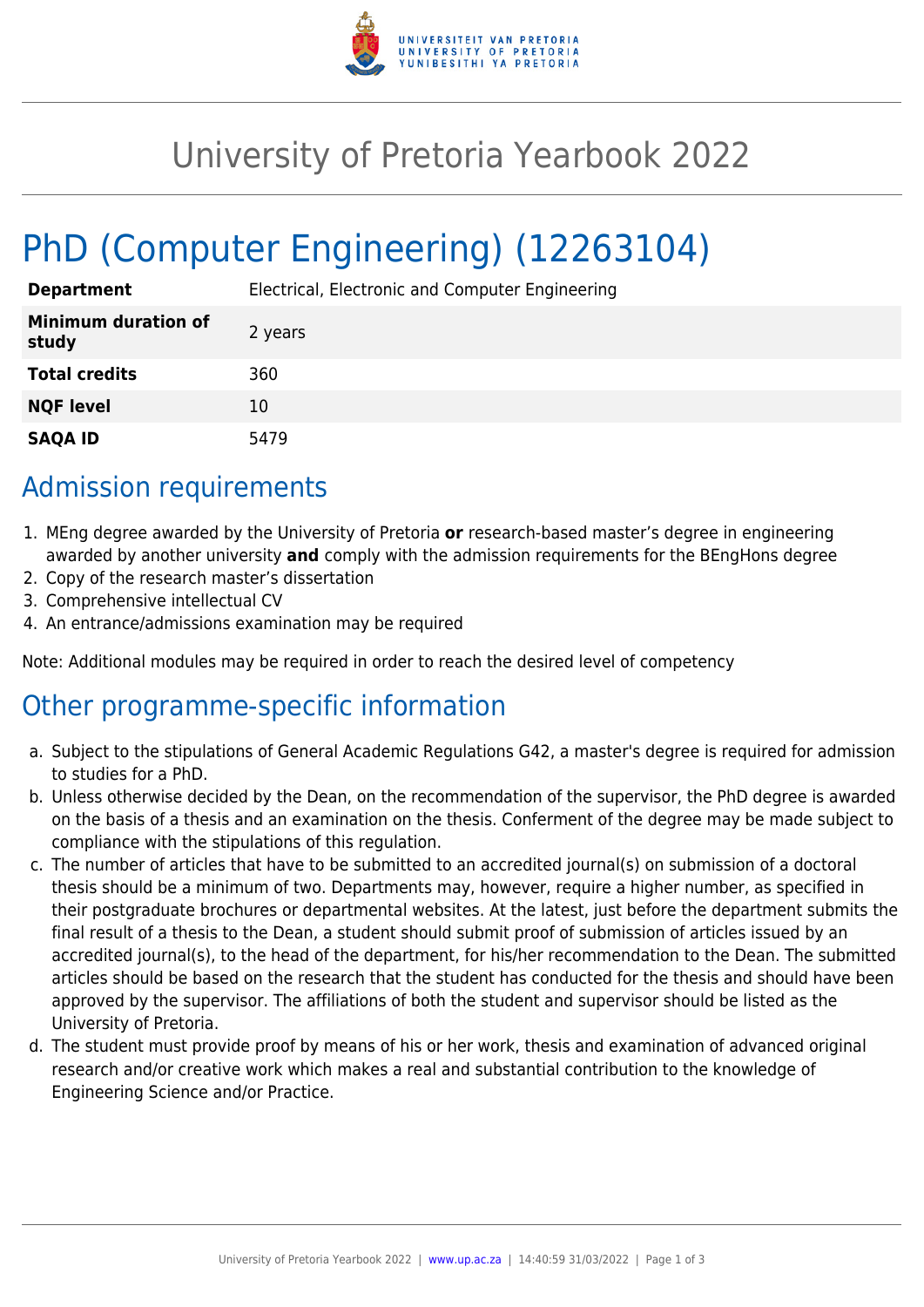

# Curriculum: Year 1

**Minimum credits: 360**

#### **Core modules**

#### **Thesis: Computer engineering 990 (ERI 990)**

| <b>NQF Level</b><br>10                                               |  |
|----------------------------------------------------------------------|--|
| <b>Prerequisites</b><br>No prerequisites.                            |  |
| Module is presented in English<br><b>Language of tuition</b>         |  |
| Electrical, Electronic and Computer Engineering<br><b>Department</b> |  |
| <b>Period of presentation</b><br>Year                                |  |